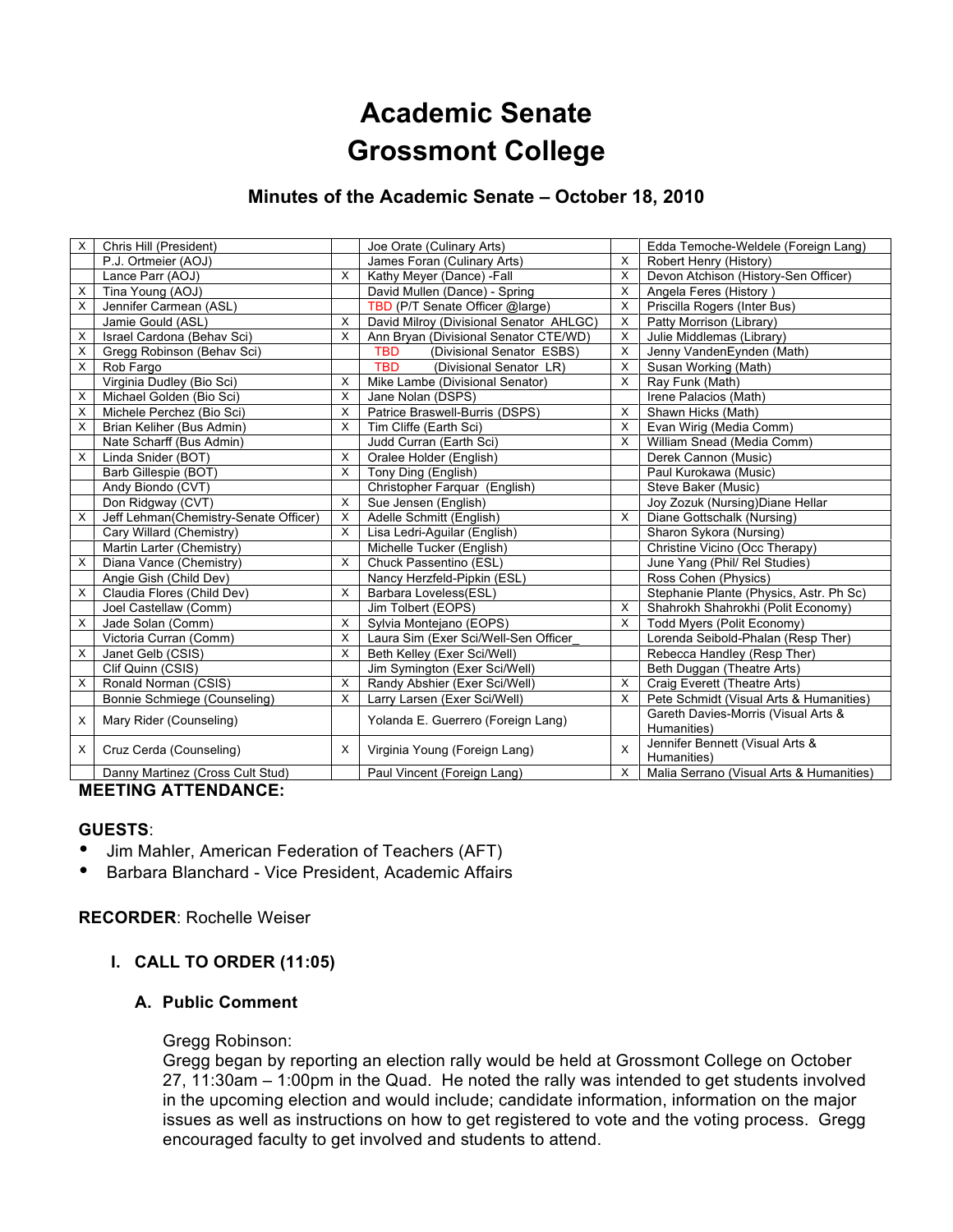Jim Mahler, AFT:

Jim began by noting the candidates running for the Grossmont Cuyamaca Community College District (GCCCD) Board of Governors'; Edwin Hiel and Debbie Justeson. He then noted the ways in which the faculty can be involved in the election; posting signs, working the phone bank, walking a precinct and supporting the COPE fund; the AFT's campaign fund. Jim explained this fund supports the board election and is voluntary. He encouraged all faculty to contribute what they are able to and encouraged them to see him to sign up. It was noted that with the tough economic times ahead of the GCCCD it is beneficial to the faculty to have a Board of Governors that supports faculty and the collegial consultation process.

#### **B. Approval of Agenda**

A motion was made to approve the day's agenda. M/S/U Atchison/Montejano

It was suggested to have Beth Smith, ASCCC treasurer, give an update at the Senate meetings as to what is going on statewide. Chris noted that on most items that have a connection to things going on statewide she does ask Beth for her input and comments. In addition, Beth also notifies the Senate of the need to report when pertinent issues arise.

## **C. Approval of Minutes from September 20, 2010**

A motion was made to approve the minutes from October 4, 2010. M/S/U Atchison/Flores

#### **II. PRESIDENT'S REPORT**

#### **A. Announcements**

Chris began by reporting the "Big Shakeout" will take place Thursday, October 21 at 10:30am. Chris noted this was a statewide earthquake drill and an opportunity for the Grossmont campus to take part in a realistic earthquake drill. She noted that on Thursday at 10:30am every fire alarm on campus would sound off and then faculty and students were to; drop, cover and hang on. Chris encouraged faculty to read the e-mail and attachment which explained the procedure and expectation for the drill. She encouraged faculty to share the information with their students so that all on campus are aware of what will be going on.

Chris reported that Grossmont College would be celebrating its 50-year anniversary next year and presented the  $50<sup>th</sup>$  year anniversary logo. She noted it would be available on various items; clothing, notebooks, etc…. Oralee noted that the English department had several celebration ideas they would like to forward to the Anniversary Committee and would like the contact information; Chris noted she would forward that information.

Chris reported that book requests were now available in faculty mailboxes and that the bookstore requested that they be turned in as soon as possible. She noted that the sooner requests are turned in, the sooner the bookstore can begin locating books, especially used books, for students.

Chris noted a webinar that was available for faculty regarding identifying at-risk students tomorrow, October 19, from 12:00pm – 1:00pm. She noted that following the meeting she would send an e-mail with the link that would allow faculty to log on and participate.

Chris then reported the Classified Senate would be participating in the Mother Goose Parade by sponsoring a float. She reported that they are looking for volunteers to help with the design and building of float, as well as participation in the parade. Chris noted anyone interested in helping should contact Wendy Corbin.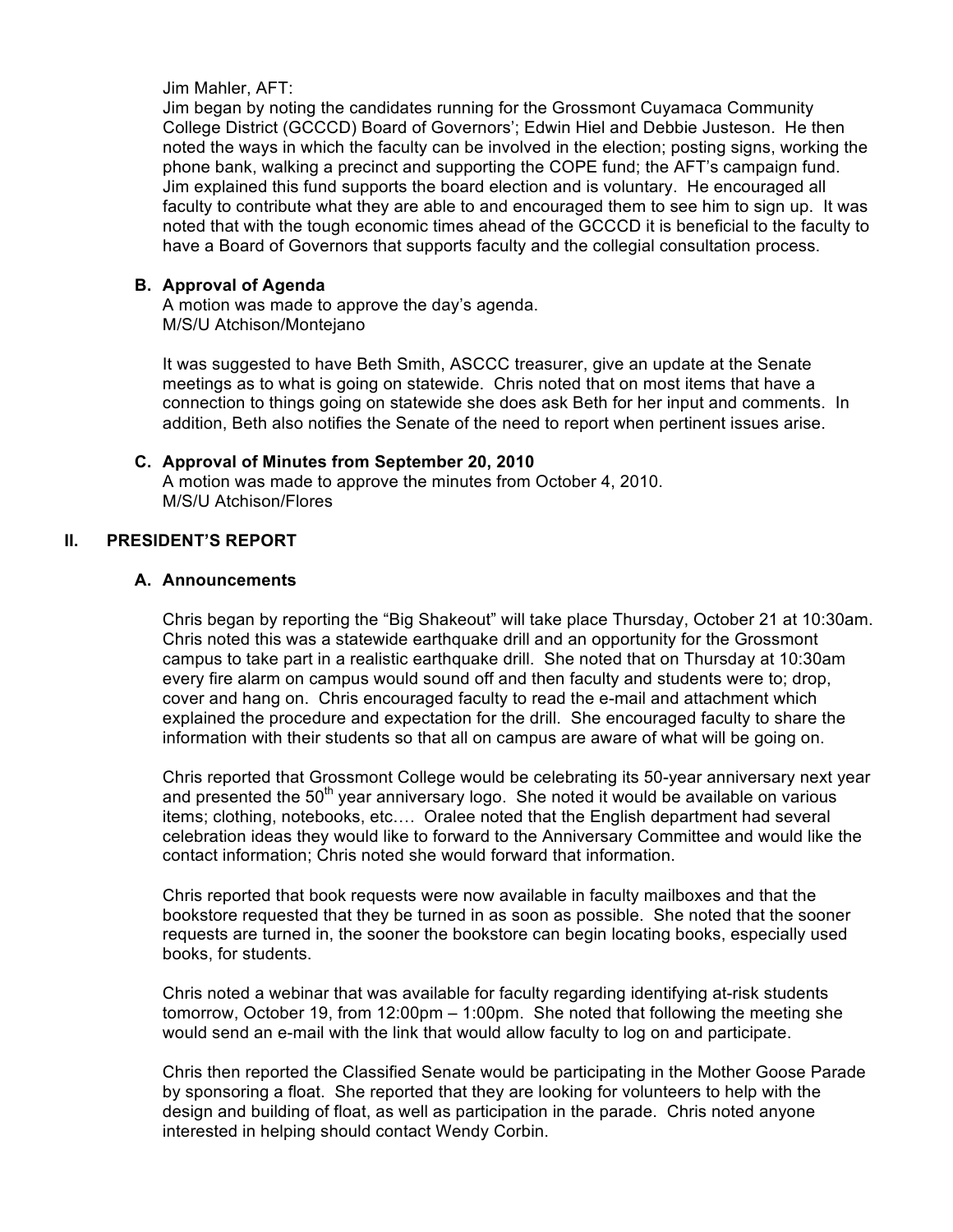Jeff Lehman reported the TTLC had formed a task force to investigate and gather more information on the usage of the classroom clickers. He noted there are three different types being utilized on campus and the task force would like to find out the demand for this technology on campus and would a single standard type be more beneficial. Chris also noted the TTLC is working on developing a 3-6 year technology plan for the campus that involves a vision as well as operations plan; once this is developed it will come to the Academic Senate for discussion. It was noted that the clickers are generally assigned to the classroom for student use; students can purchase the clickers in the bookstore, but there are different types and that is one issue the task force will be working on.

## **B. Academic Senate President Election- Close nominations – Laura Sim**

Laura began by reviewing the Election timeline. Jeff Lehman reported the electronic ballot would be similar to the last election, but it would be run in-house rather than by an outside vendor; an e-mail would be sent to all faculty that will contain a link to the ballot, then faculty will vote. Laura noted that voting will take place Monday October 25 through 12:00pm Friday October 29 and the results will be announced at the November  $1<sup>st</sup>$  Academic Senate meeting. Laura reported she had no additional nominations via e-mail; she then requested nominations from the floor, none were made; she then officially closed the nominations. She announced Sue Gonda as candidate for Academic Senate President and noted her candidate statement would be available on the Senate website after Thursday October 21. Laura reported an area for write in candidates would be available on the ballot. She then reported the election for the following Divisional Senators would take place at the same time; Learning Resources; English, Behavioral and Social Sciences; and Student Services. Laura noted the following nominations; Student Services-Narges Heidari; Learning Resources-no nominations; English, Behavioral and Social Sciences-Karin Farquar; Laura noted that there had been two other nominees for the English, Behavioral and Social Sciences Division on a prior ballot and they had been notified to ask for their interest in running again. They had not responded to the notification so it was determined they would not be on the ballot as per election rules. Laura asked for any additional nominations from the floor, none were made; she then officially closed the nominations. She again noted that an area for write in candidates would be on the ballot. It was noted that questions regarding the electronic ballot should be directed to Jeff Lehman and candidate statements are to be turned into Rochelle by Thursday October 21 to be posted on the website.

#### **C. Budget Update**

Chris began by reporting the State does have a budget. She highlighted some of the items in the budget that are important to Grossmont College; allotments for EOPS, Career Tech Education, backfill for previous categorical cuts, growth funds and no negative cola. At this time it has not been determined how much GC will receive in these areas. Chris reported as some of these monies are deferred, not yet paid, GC did have to borrow funds internally to cover operating expenses until funds are received. Chris reported that the budget can be reopened at anytime, possibly when a new governor is elected, and that could mean GC would not receive all the allotted monies.

#### **D. BP/AP 3910 Update**

Chris reported on the discussion that occurred at DEC (Districtwide Executive Committee) regarding the Institutional Code of Ethics. Some of the topics discussed were; removing the term "requirement" from the BP; where does GC define and deal with ethical issues with vendors, contractors, etc. Chris noted the consensus was that the items contained in the BP/AP are items that are already outlined in other areas of policy or in contracts and that this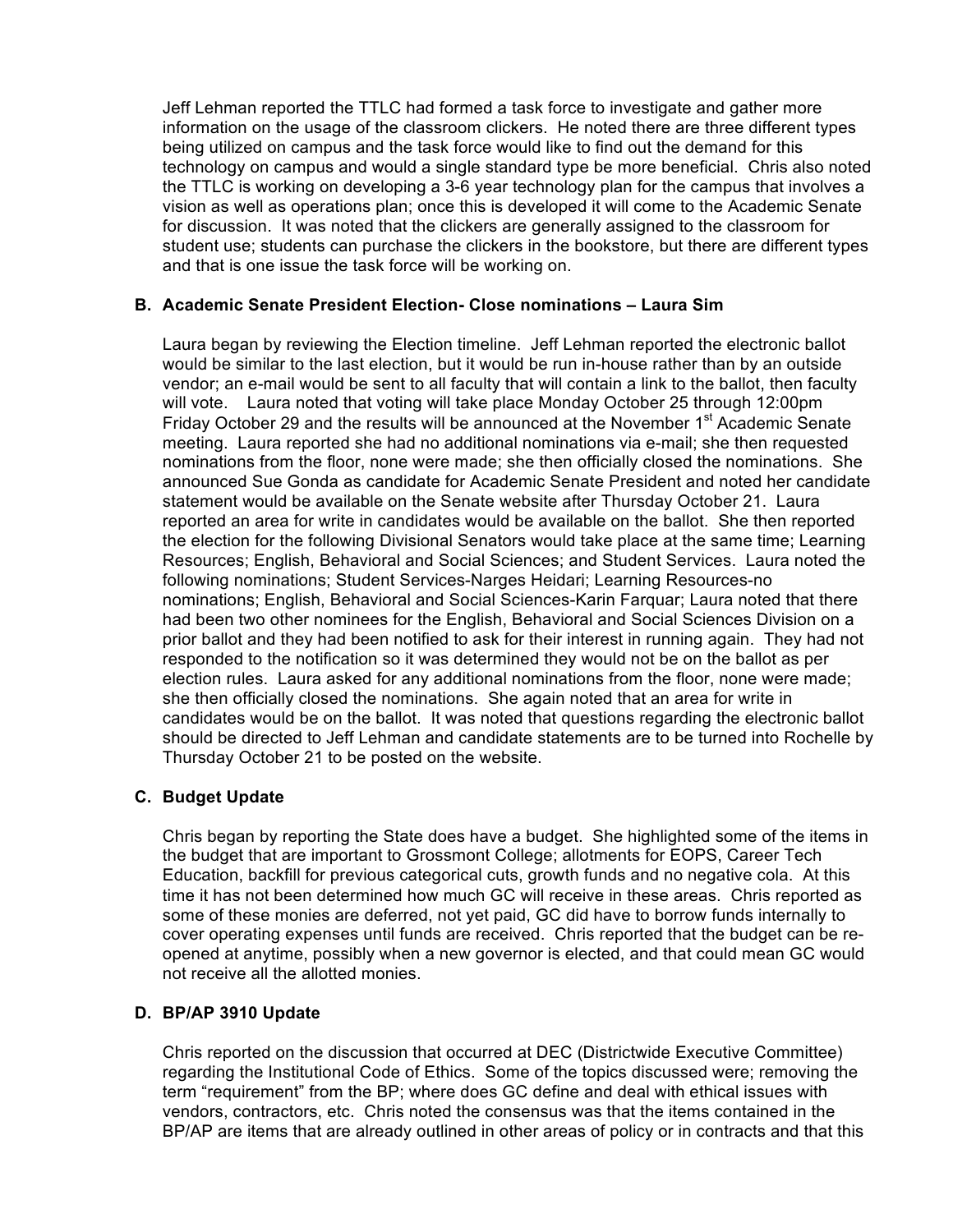document would unify those areas under an ethical policy. She noted that the BP/AP would be re-written to reflect the idea that it is a guide for ethics within the district and would reference the other policies and contracts that cover the areas mentioned in the document. Jim Mahler, AFT, noted that any items mentioned in the document would need to be items already covered in current policies and contracts and if it were to cover anything new, those items would be negotiable. Chris noted that the revised document would be coming to the Academic Senate for review.

#### **E. Report on CI-D workshops**

Chris began by noting that several members of the Senate had attended a CI-D (course identification number) workshop recently. The CI-D Project involves community college and CSU faculty who are working on creating common course identifiers for a discipline, common course numbers, common descriptions, content areas and objectives. Chris reviewed the list of disciplines currently being reviewed and reported that Grossmont had several faculty members participate in the meetings. Chris also noted that with the passage of SB 1440 community colleges would be creating transfer degrees; she then reviewed the requirements for those degrees as outlined in the bill. She noted that if the 112 California Community Colleges each created their own degree it would be more confusing for students. In order to facilitate this process the Academic Senate for California Community Colleges (ASCCC) is trying to put together a "model transfer degree" in each discipline using input from the various disciplines and that this work is being done is through the ongoing CI-D Project.

Chris reported that as the CI-D workgroups come up, they will request to send faculty to participate and this would allow input from GC faculty on their discipline. Several senators reported on their participation in the workgroups; all agreed it was very beneficial. Chris then reviewed the CI-D website, she would be sending an e-mail with a link to it, and encouraged all faculty to review their discipline and sign up for the discipline lists. Discussion occurred regarding courses that would not be included in the transfer degrees and what would happen to those. Chris noted that the transfer degrees are an option for GC to offer and that some high-unit degrees are still being discussed. She reiterated that the transfer degrees are still in the discussion phase and that these degrees will not necessarily affect the GE Packages and degrees GC currently offers. It was noted that in order for a student to qualify for the transfer degree they will need to declare a major and the degree guarantees transfer to a school within the CSU system, although perhaps not their first choice.

#### **F. Semester Withdrawal Deadline-Barb Blanchard**

Barb began by reporting on a discussion that occurred in the Enrollment Strategies Committee regarding drop dates, how they relate to student success and if GC should consider moving that date up or not. She then presented the handout on Title 5-Withdrawal Policies, which contains the requirements for community colleges. Barb noted that GC currently uses the farthest point in the term allowed for withdrawal with a "W". She reported that Enrollment Strategies would like the Academic Senate to discuss the issue as well and to add their input to the discussion. She noted that the Enrollment Strategies Committee discussed moving the drop date to the 50% mark in the semester and whether or not this would encourage students to move to other courses that may be a better fit for them and/or generate greater student success. Chris asked the Senators to discuss with their constituents what the pluses and minuses to changing the withdrawal deadline are and will gather information regarding other area colleges' withdrawal policies; all information and input will return for another discussion.